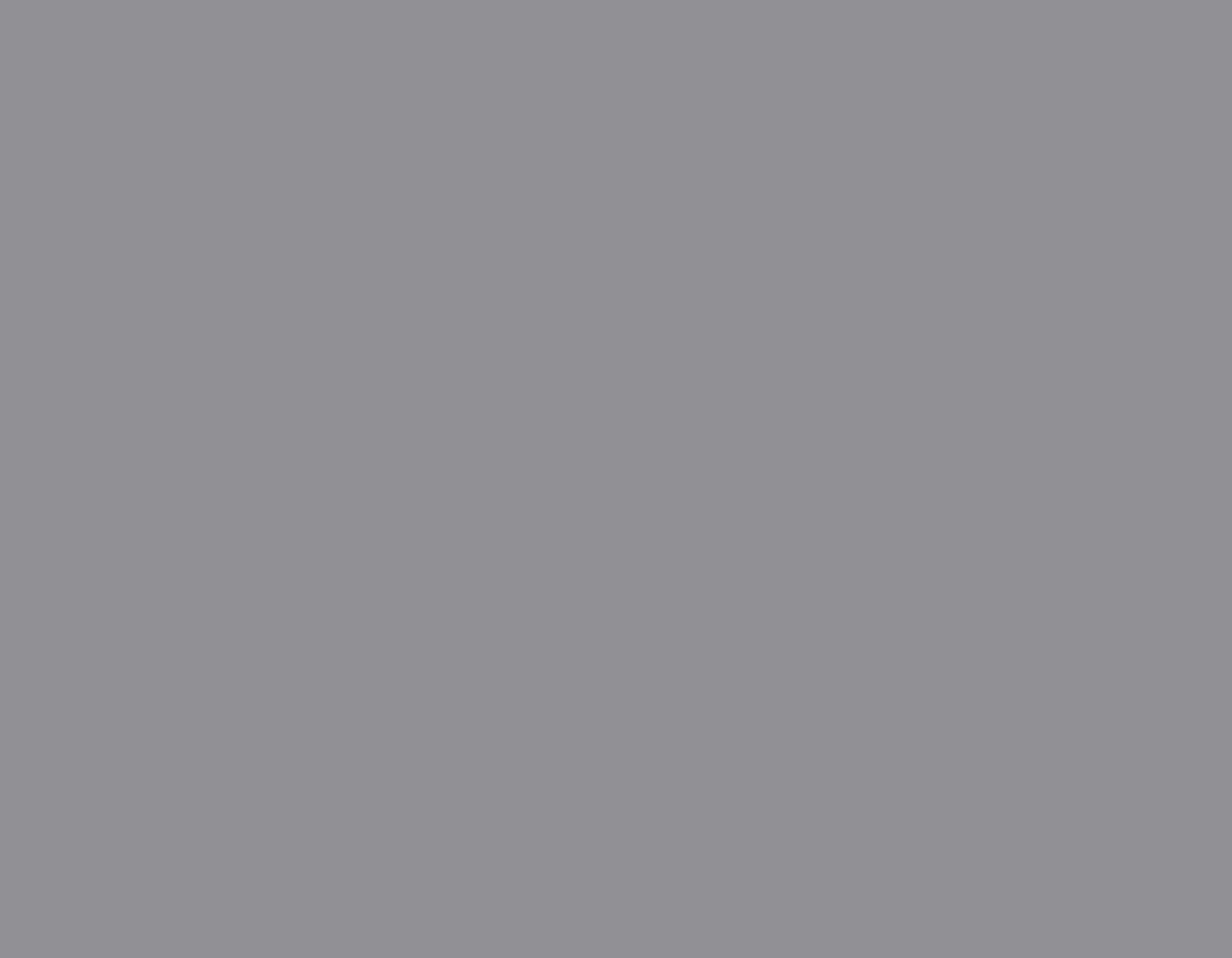In the west we all live next to an Indian reserve...and often our neighbour is not doing well. The issues faced are severe and urgent. Aboriginal communities are poor, disenfranchised from regional economies, operate in a system prescribed by federal legislation which is often unworkable, live in substandard housing, drink substandard water and struggle with harsh social challenges and educational deficits, which are the results of abuse perpetrated by European settlers and made possible by racism.

The problems of our aboriginal neighbours are daunting and complex. Our role in their creation and the benefit derived, direct or indirect, makes even talking about it with honesty near impossible. We feel guilt. We are insecure. We want to be politically and culturally correct but are not familiar enough to act with confidence. We overcomplicate by trying to figure out the legal landscape or oversimplify by seeing our aboriginal neighbours as a sad statistic. We encounter racism amongst personal friends and within our electorate and find our leadership challenged.

We look for the business case in order to sell the idea of investing into the relationship with our aboriginal neighbours. That is a good starting point.

Because the fact is that the well-being of aboriginal communities is inextricably linked to ours.

> — Powell River Mayor Stewart Alsgard Federation of Canadian Municipalities Convention, Victoria, February 10, 2010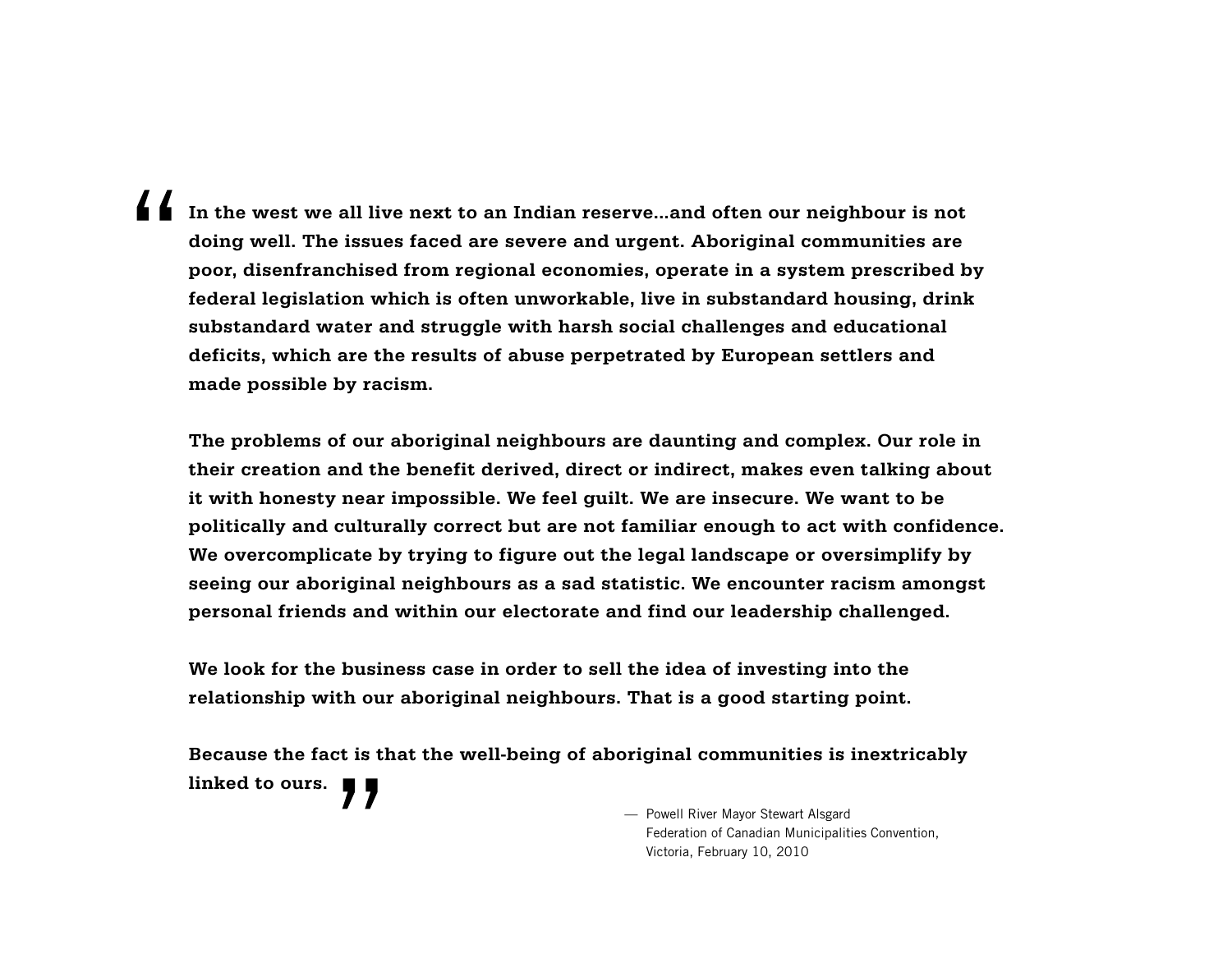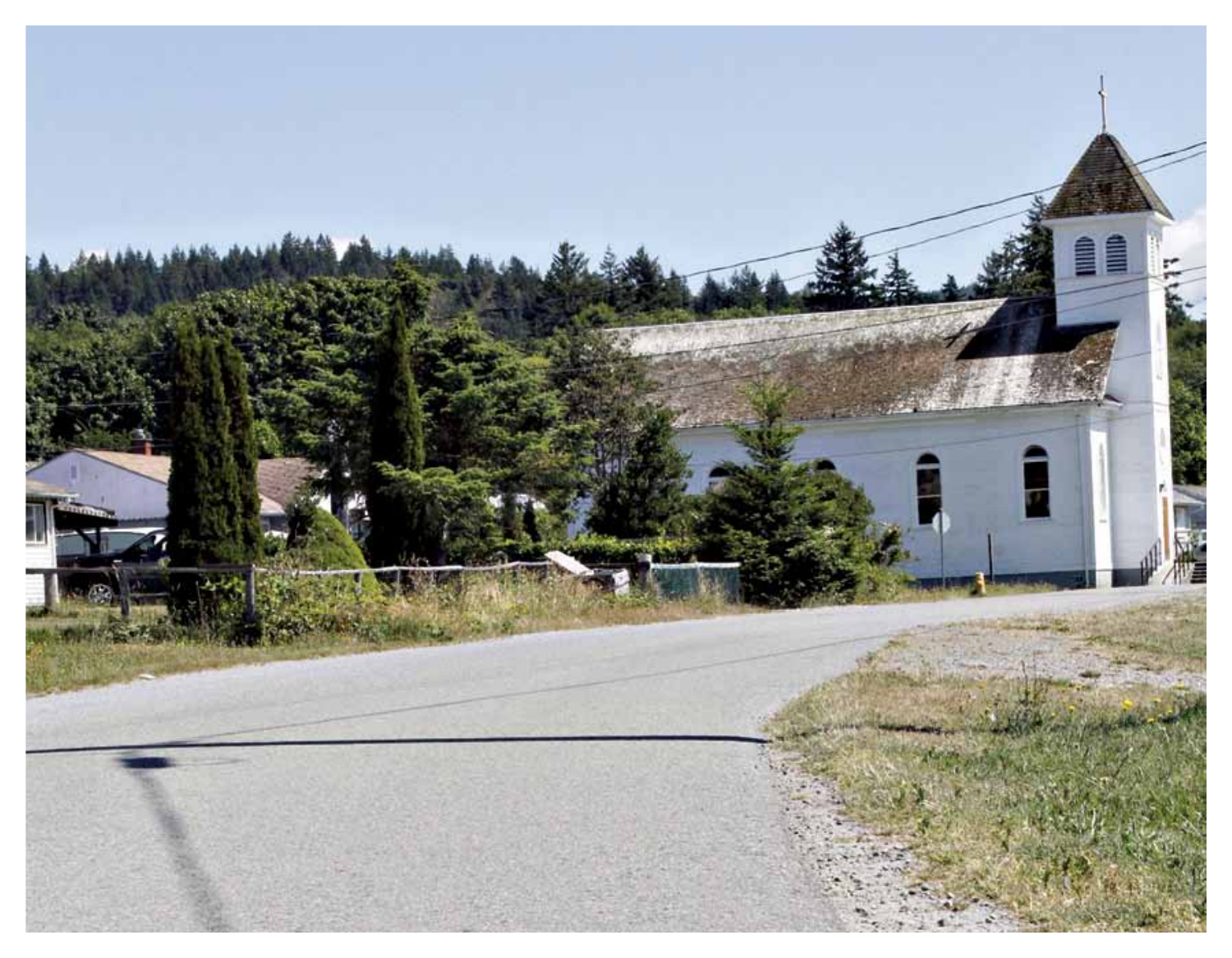Treaties will bring First Nations self government and forever change their relationships with other governments.

There will be major changes to current land ownership, management and governance authorities and to the economies of communities and regions in British Columbia.

How aboriginal and non-aboriginal communities communicate and conduct business with each other; how they coordinate land use and development; how they provide and share services will change as First Nations implement treaties.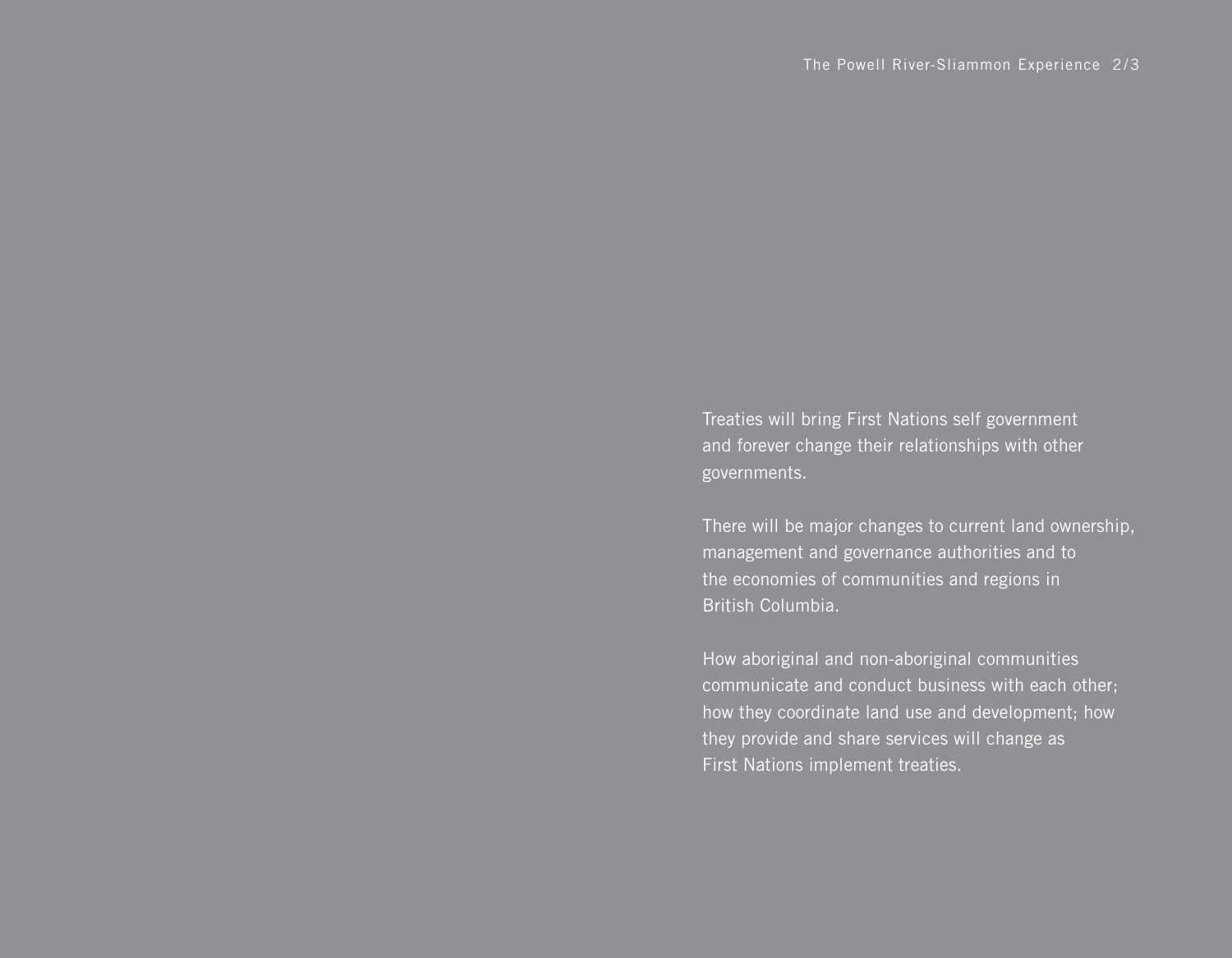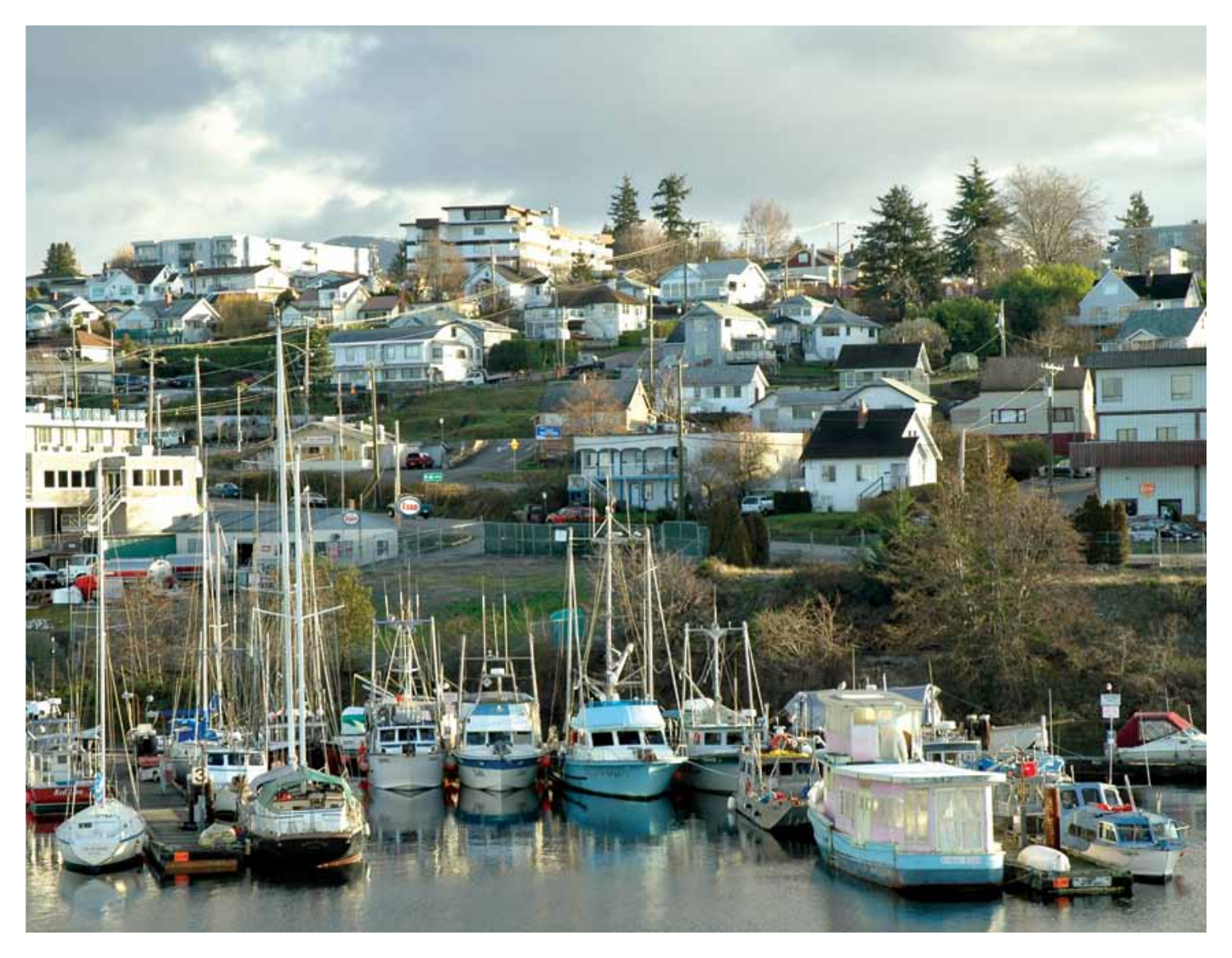Today, many First Nations and neighbouring local and regional governments recognize the need to develop better relationships and work together more closely on community and land use planning issues of mutual interest. There is more interest in improved intergovernmental relations and joint planning.

The City of Powell River and Sliammon First Nation (Tla'amin) through a community accord and a protocol agreement on culture, heritage and economic development are leading the way in sustaining an intergovernmental relationship.

The Treaty Commission believes the Powell River-Sliammon experience over the past eight years is instructive for First Nations, local and regional governments that want to improve relationships within their regions.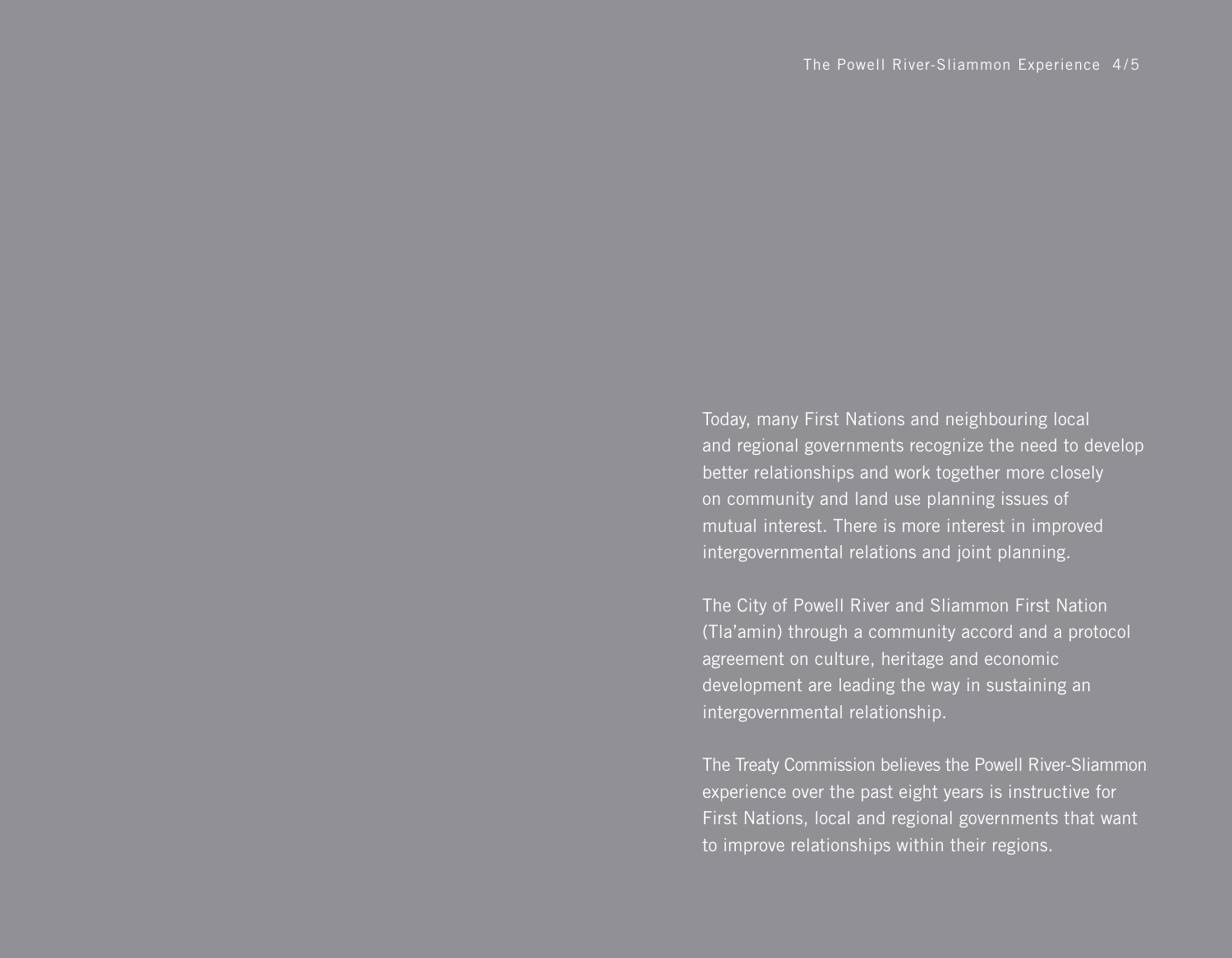# New Relationship

### **Results from Conflict**

A dispute arose between Sliammon First Nation and the City of Powell River over the city's plans to construct a sea walk in 2002. Early in the construction phase, significant cultural sites including petroglyphs and shell middens were unwittingly disturbed, destroyed or buried.

The city had not shared its plans with Sliammon and was unaware of the Tla'amin cultural sites. Instead of engaging in long negotiations to address Sliammon's concerns, city leaders handed over to the First Nation the \$1.6 million contract to build the sea walk. This ensured for the First Nation protection of cultural heritage sites, participation in the regional economy and infrastructure spending and employment for Sliammon members.

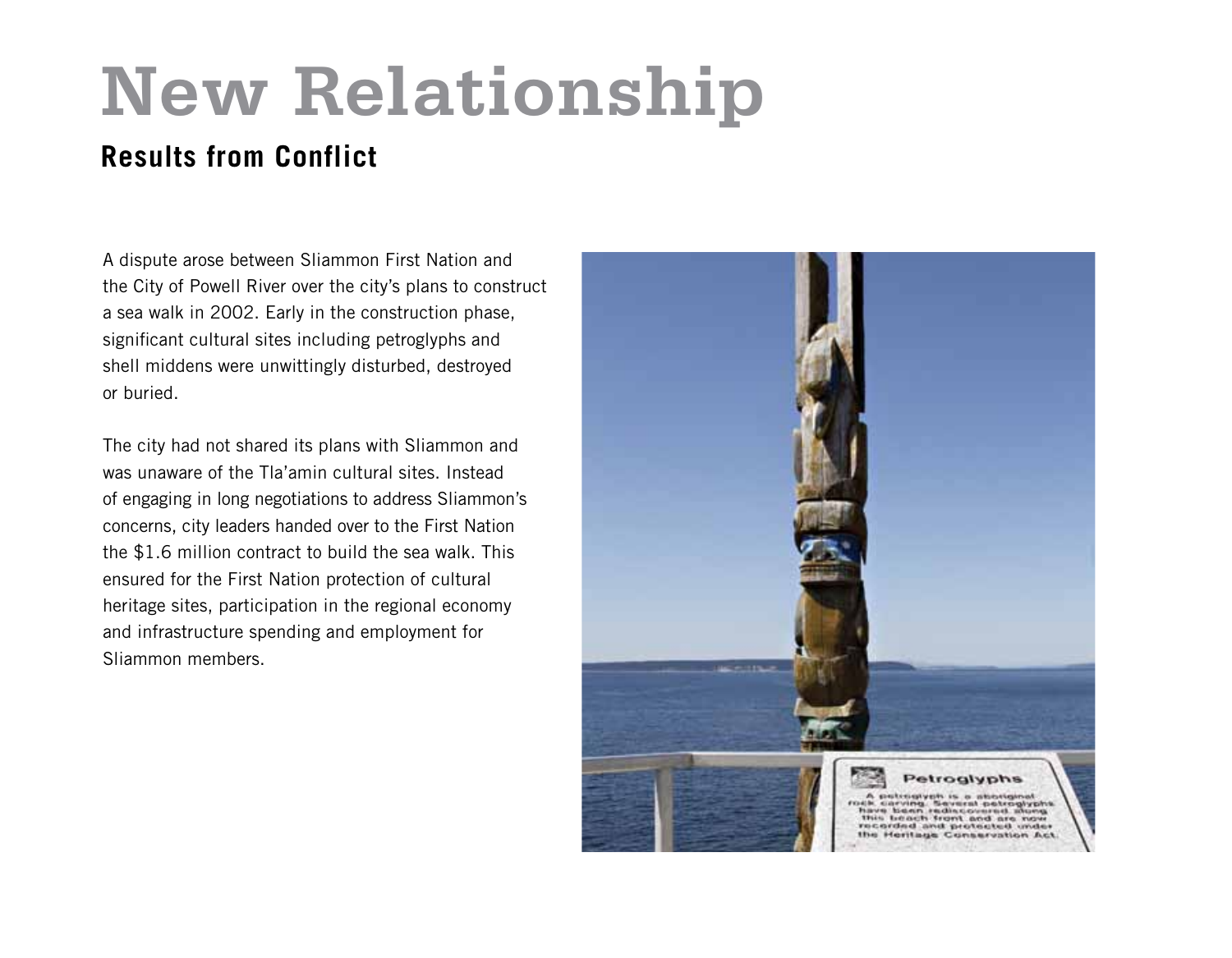

The city prepaid the entire contract contrary to the legal advice it received. Sliammon completed the sea walk on time and on budget using its own workers as well as Powell River workers.

The initial sea walk blunder became an opportunity to start talking about a common future. Less than a year later a Community Accord set the course, offering mutual recognition, cooperation, continuity, openness and inclusion, and a means to resolve disputes.

The first principal of cooperation between Sliammon and Powell River is mutual respect and recognition. The second principal is the reciprocal consideration of common ground and common interests in all dealings between the communities.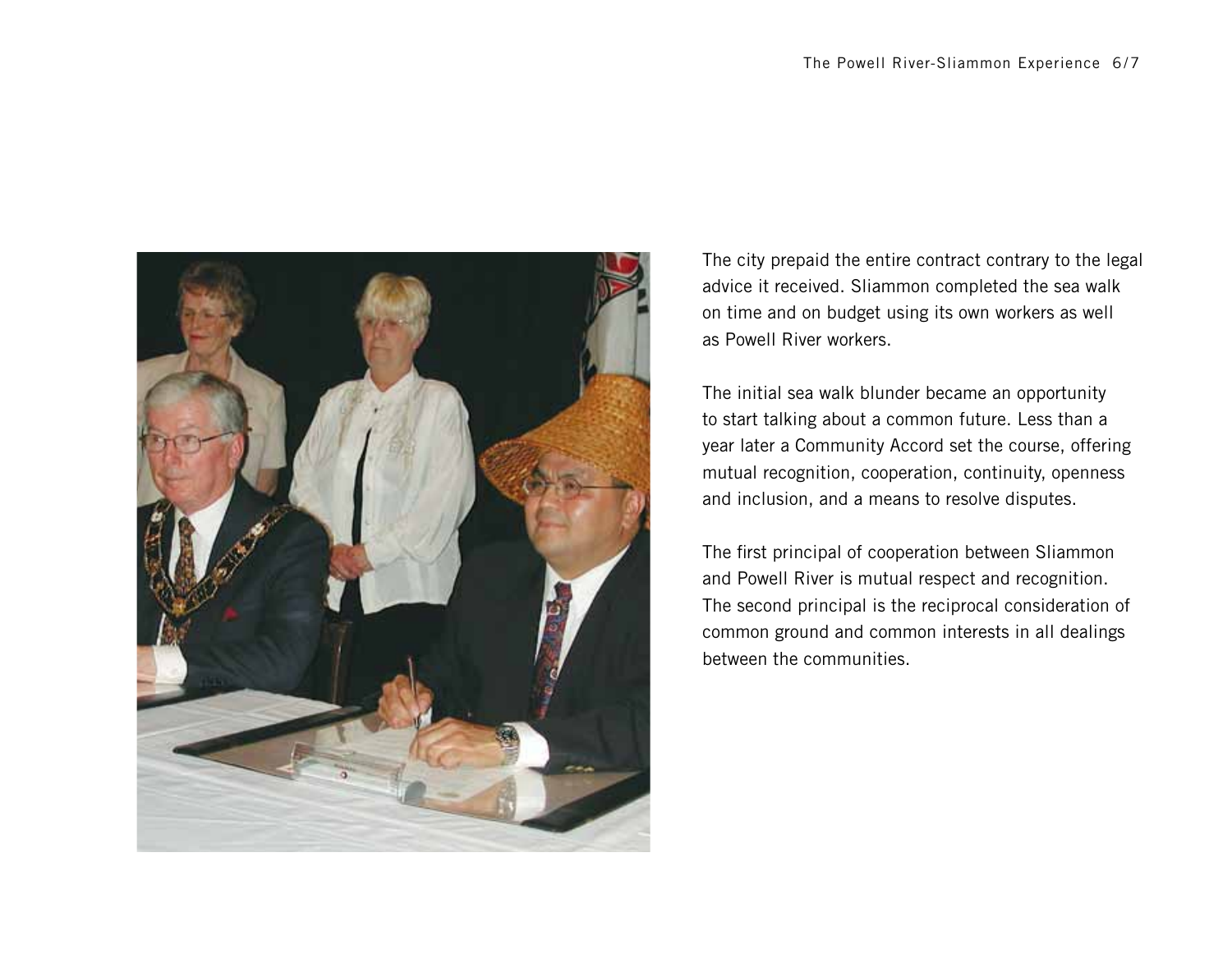## Making Connections

### **Bringing Communities Together**

The 12-kilometre distance between Powell River city hall and the Sliammon First Nation administration office is being bridged through good relations.

There are signs of the new relationship everywhere. The Sliammon flag flies alongside the flags of Powell River and British Columbia at a city landmark and in city council chambers. Government-to-government discussions are held at least six times a year on an agreed agenda.

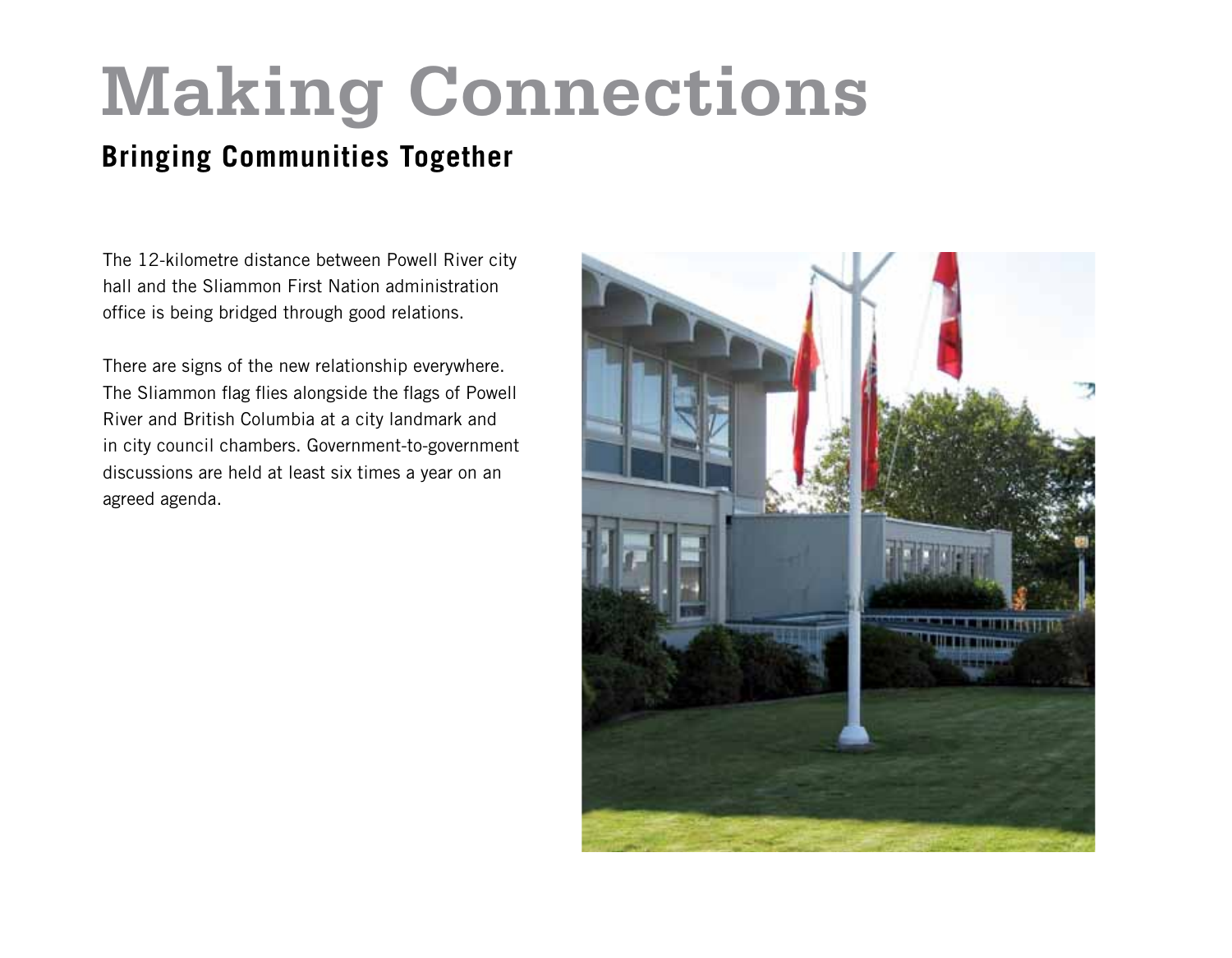

Much of the land between the two communities is being jointly marketed by Catalyst Paper Corporation, Powell River and Sliammon, with the potential economic benefits flowing to all three. These are lands owned by Catalyst that have been declared surplus.

The Official Community Plan for Powell River recognizes the Northern Coast Salish history of the region and prospective major developers are expected to discuss their plans with Sliammon, as well as Powell River.

A water line may someday link the two communities. The city has made such a link possible with an upgrade to its own water system in 2011.

BC Transit buses that once stopped four kilometres short of the Sliammon village centre as of April 2011 now travel all the way.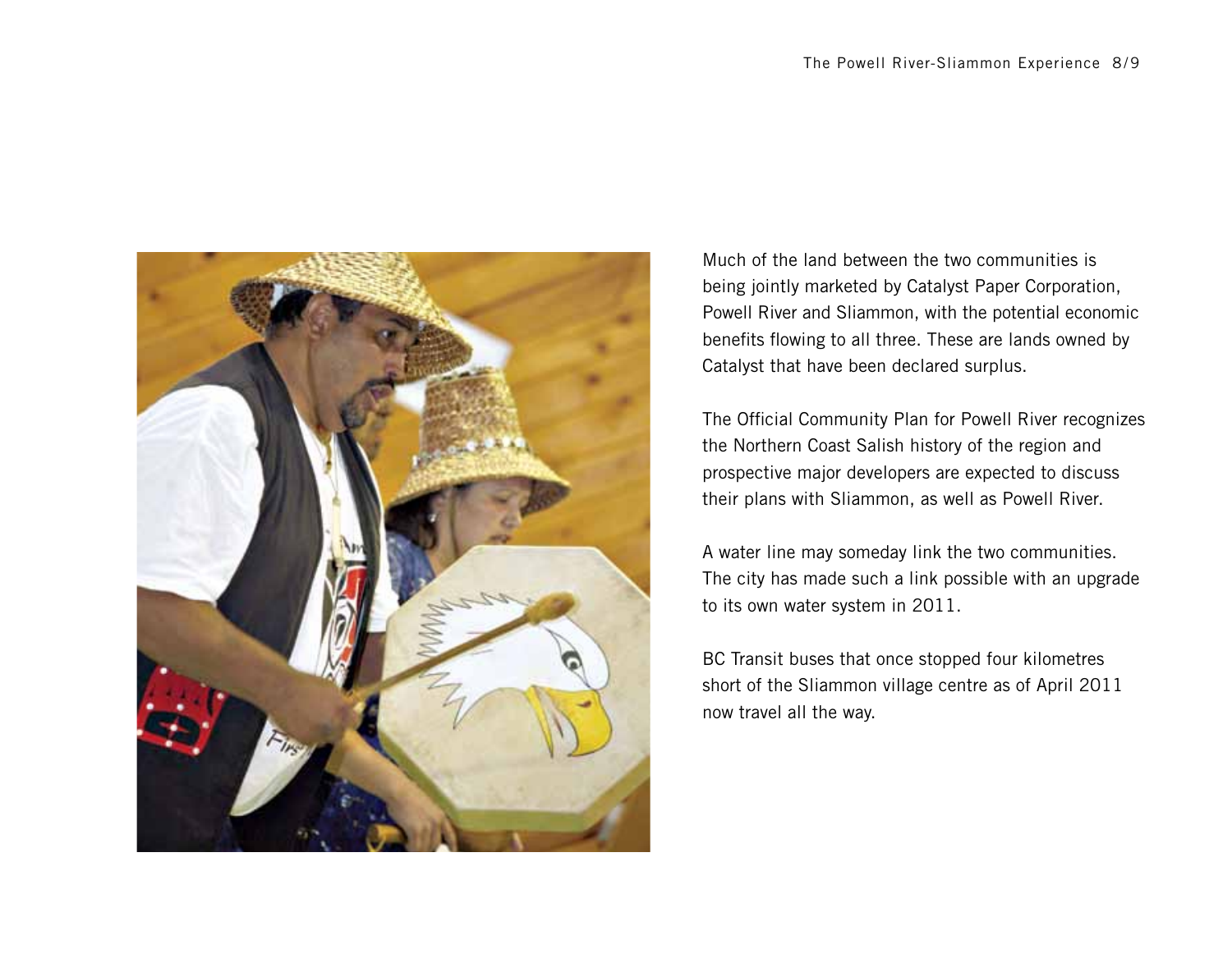The Tla'amin people are the first people you encounter upon entering the Powell River Historical Museum and Archives.

The official Upper Sunshine Coast Recreation Map & Activity Guide identifies traditional Tla'amin place names, as well as English place names throughout the region.

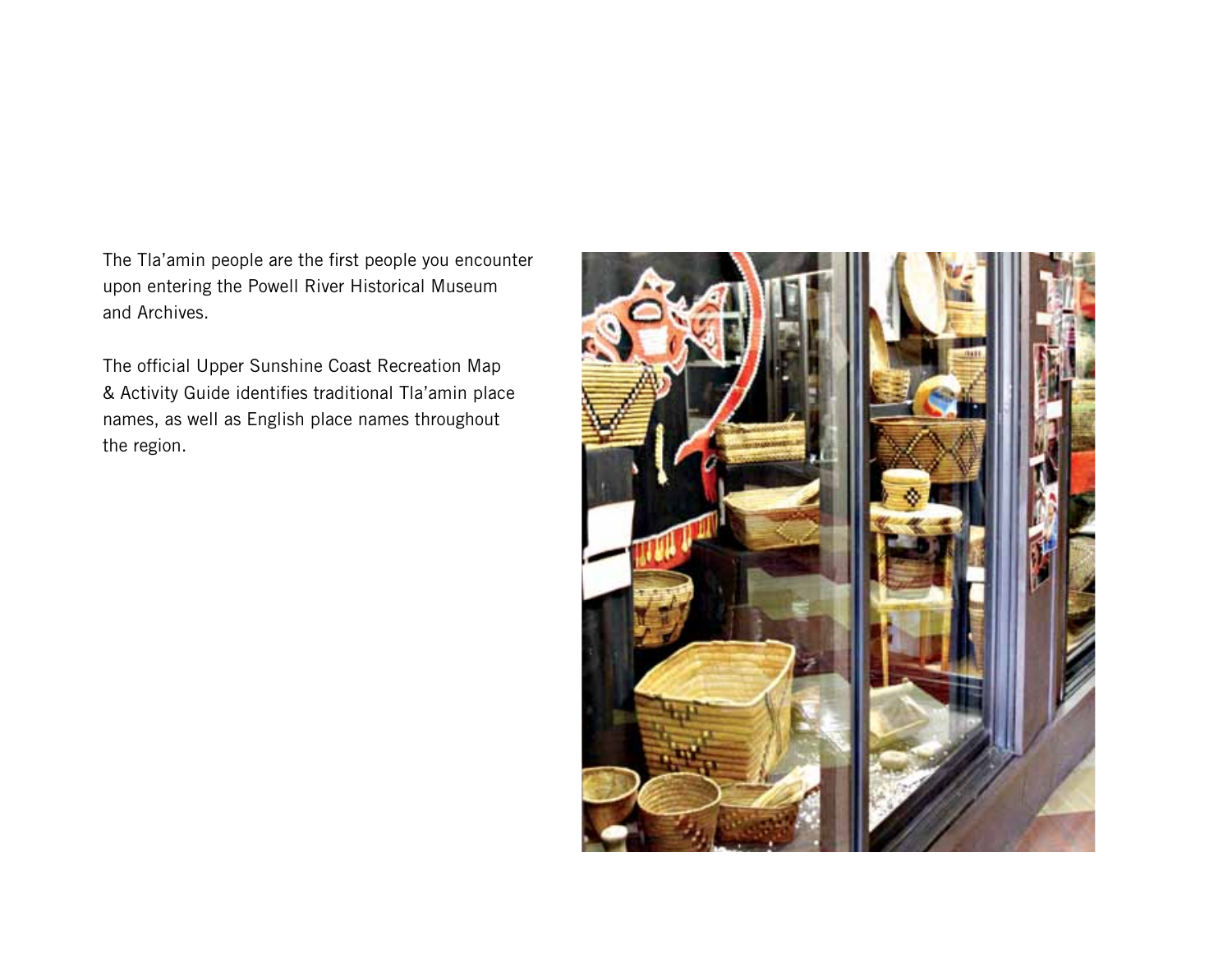

### **Protocol Agreement on Culture, Heritage and Economic Development**

The protocol agreement signed in June 2004 commits Sliammon and Powell River to protect and promote the culture and heritage of the region and to explore joint economic ventures.

Sliammon participates in major reviews of the municipality's official community plan and the city participates in any review of land use and land use planning for Sliammon lands that are within municipal boundaries.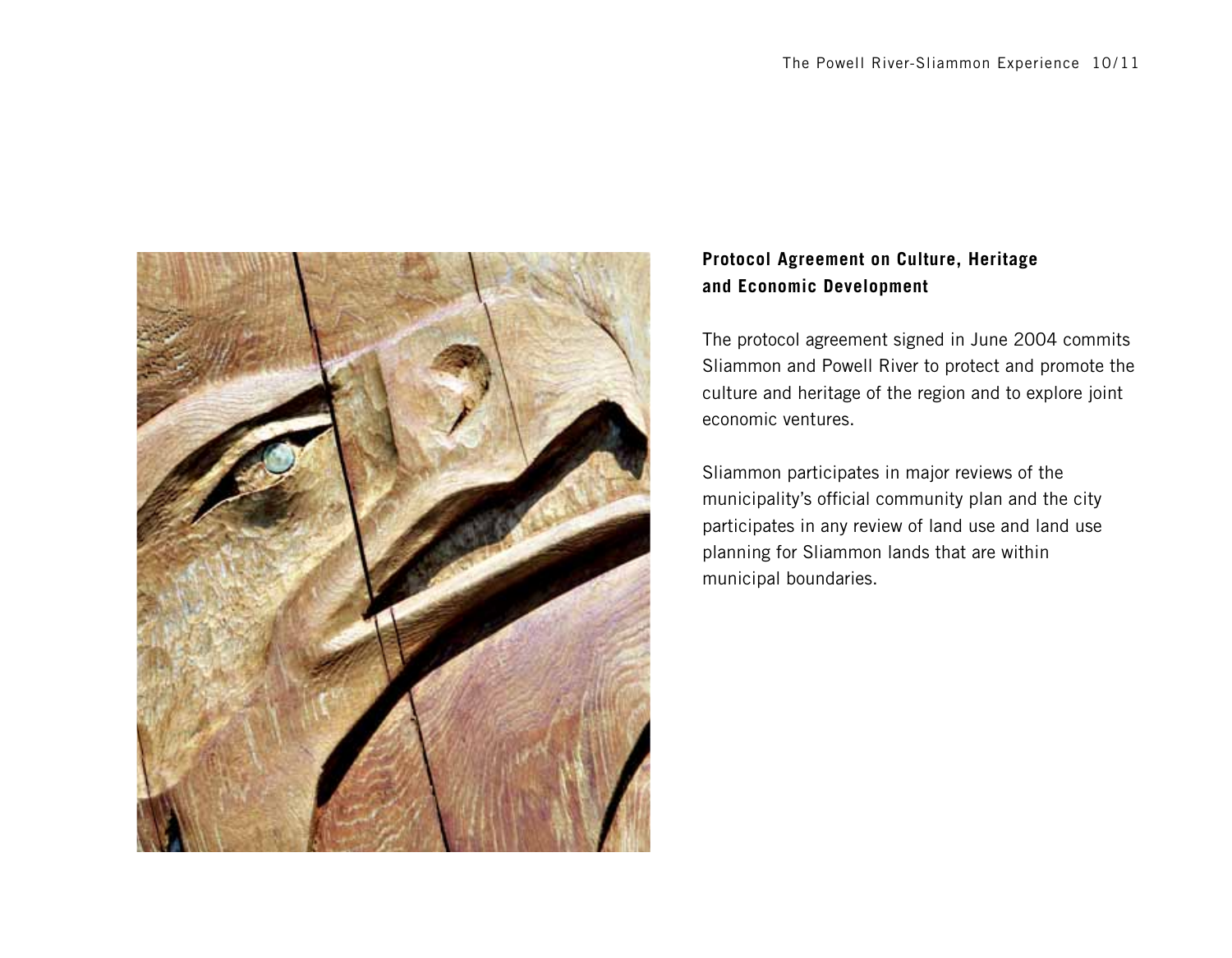### **A Sustainability Charter for the Powell River Region**

The Sustainability Charter is the product of citizens, community leaders, and local agencies, including Sliammon First Nation, the City of Powell River, the Powell River Regional District, Vancouver Island University, School District 47 and Catalyst Paper.

It sets out a clear statement of the region's intention to become more sustainable over time and to work closely together to achieve that vision. The first principle of the charter is to recognize and respect Tla'amin aboriginal rights, title and cultural history, and existing agreements among governments.

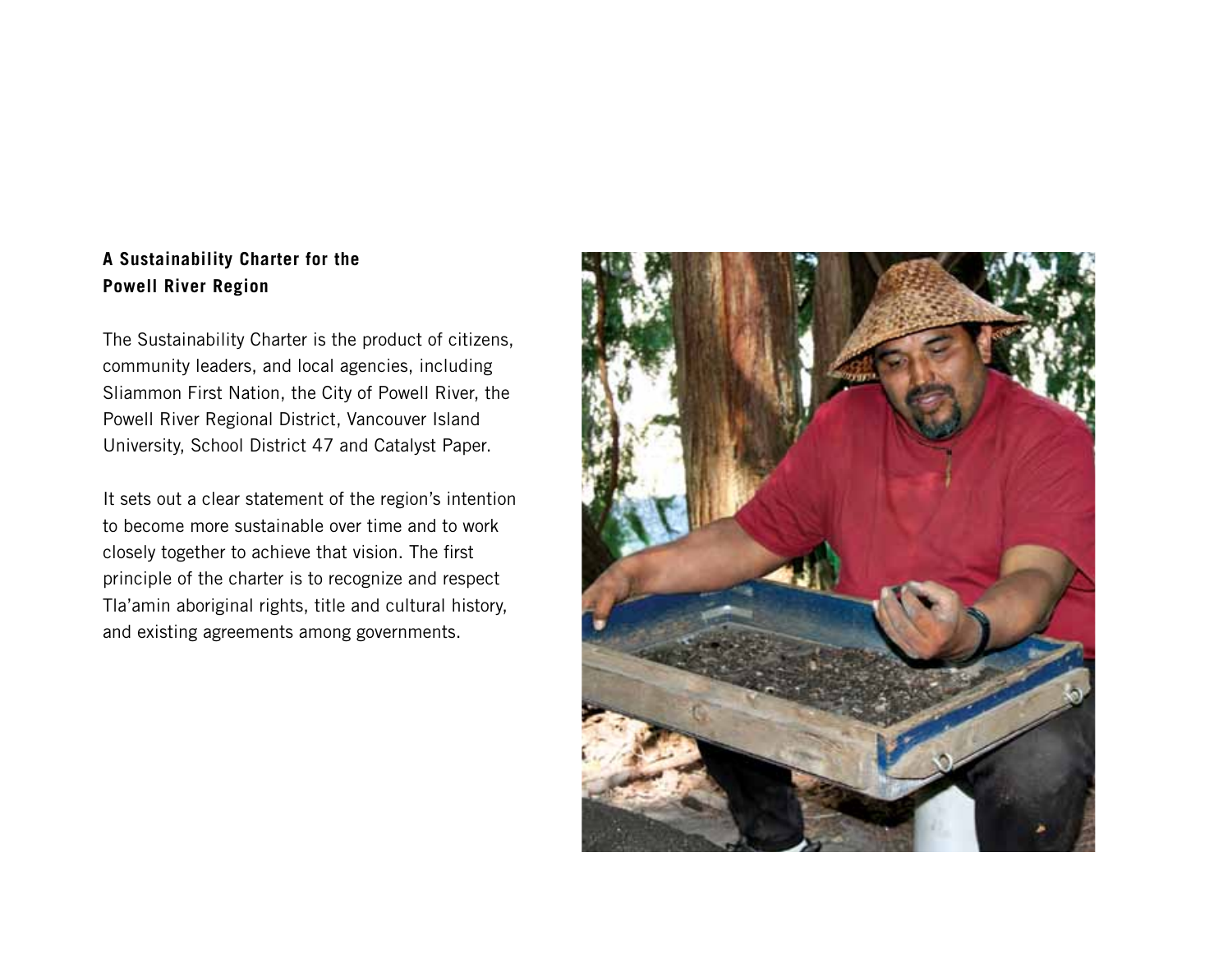

Over the past eight years, the two communities have demonstrated their solidarity and willingness to work together on issues facing them whether it is sustainability, economic development, service delivery or treaty issues.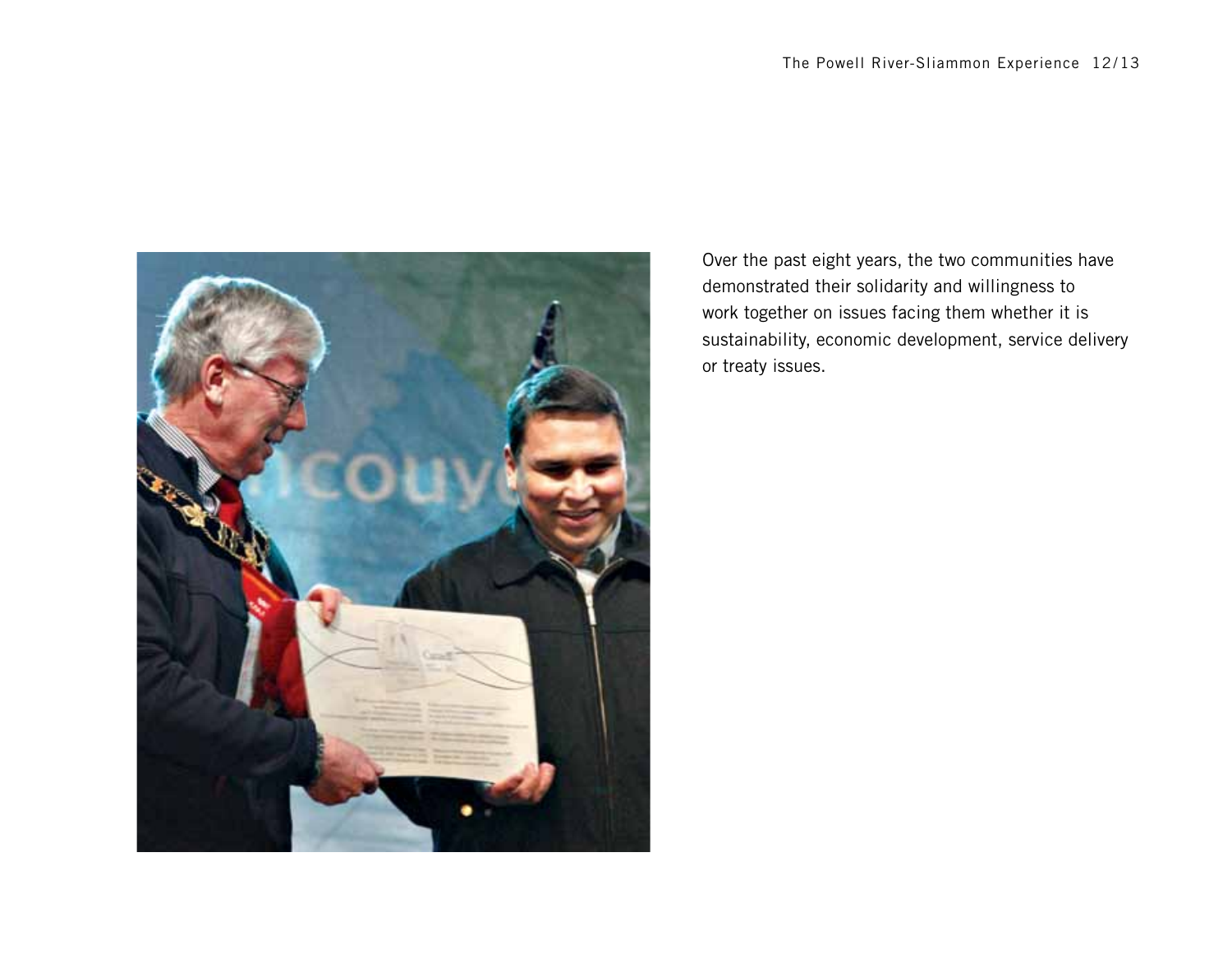We are terribly disappointed and frankly perplexed at the unnecessary delay in proceeding with this treaty. The Sliammon people are our friends, our neighbours and partners. We have worked hard to nurture this relationship, which is so critical to the economic development and future prosperity of our region.

> — Mayor Stewart Alsgard March 2011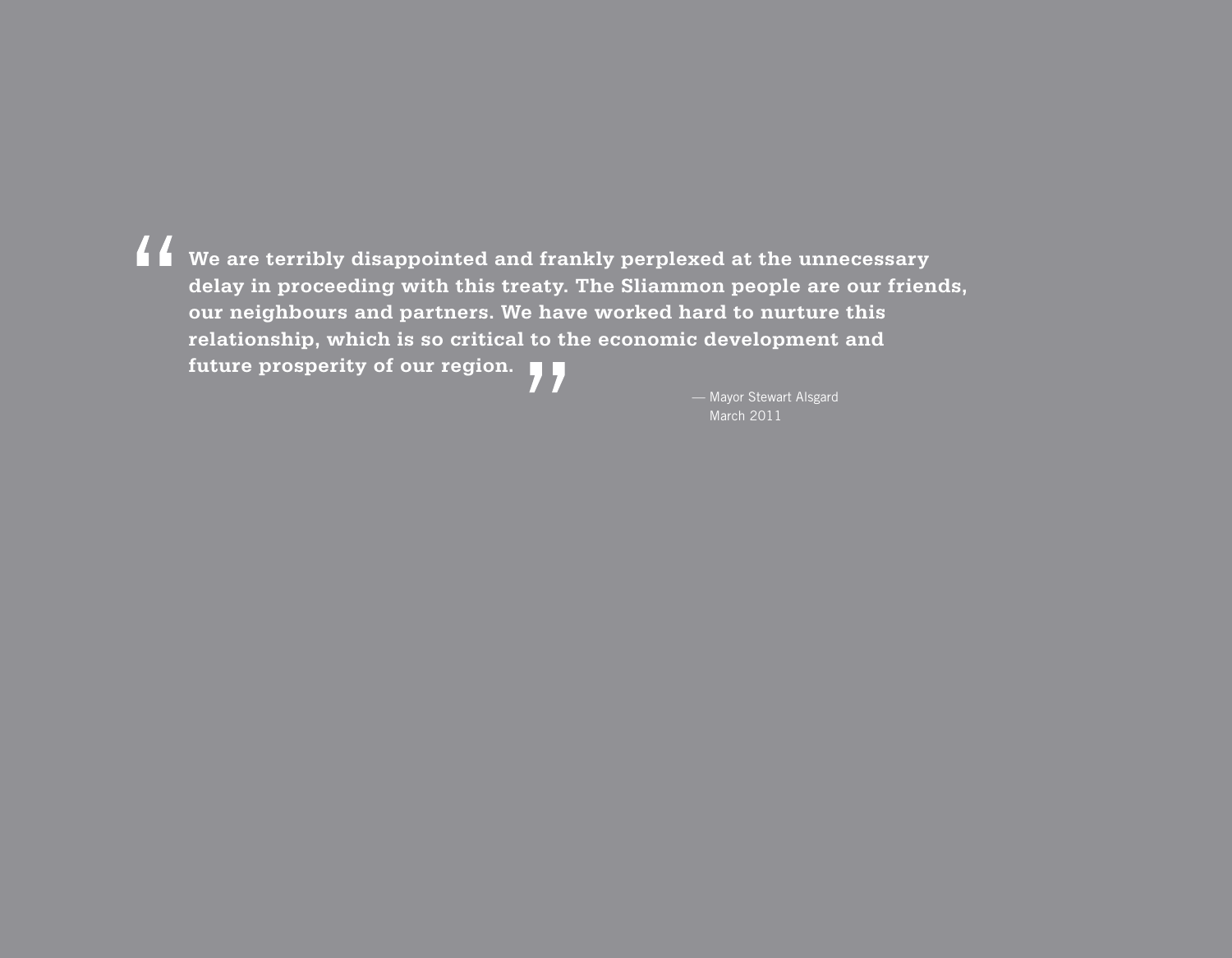

### **City Supports Sliammon Treaty**

Powell River and Sliammon are allies in a united quest to bring home a treaty and improve the regional economy. The mayor and the chief travelled to Ottawa in spring 2011 to put pressure on the federal government to complete the final agreement.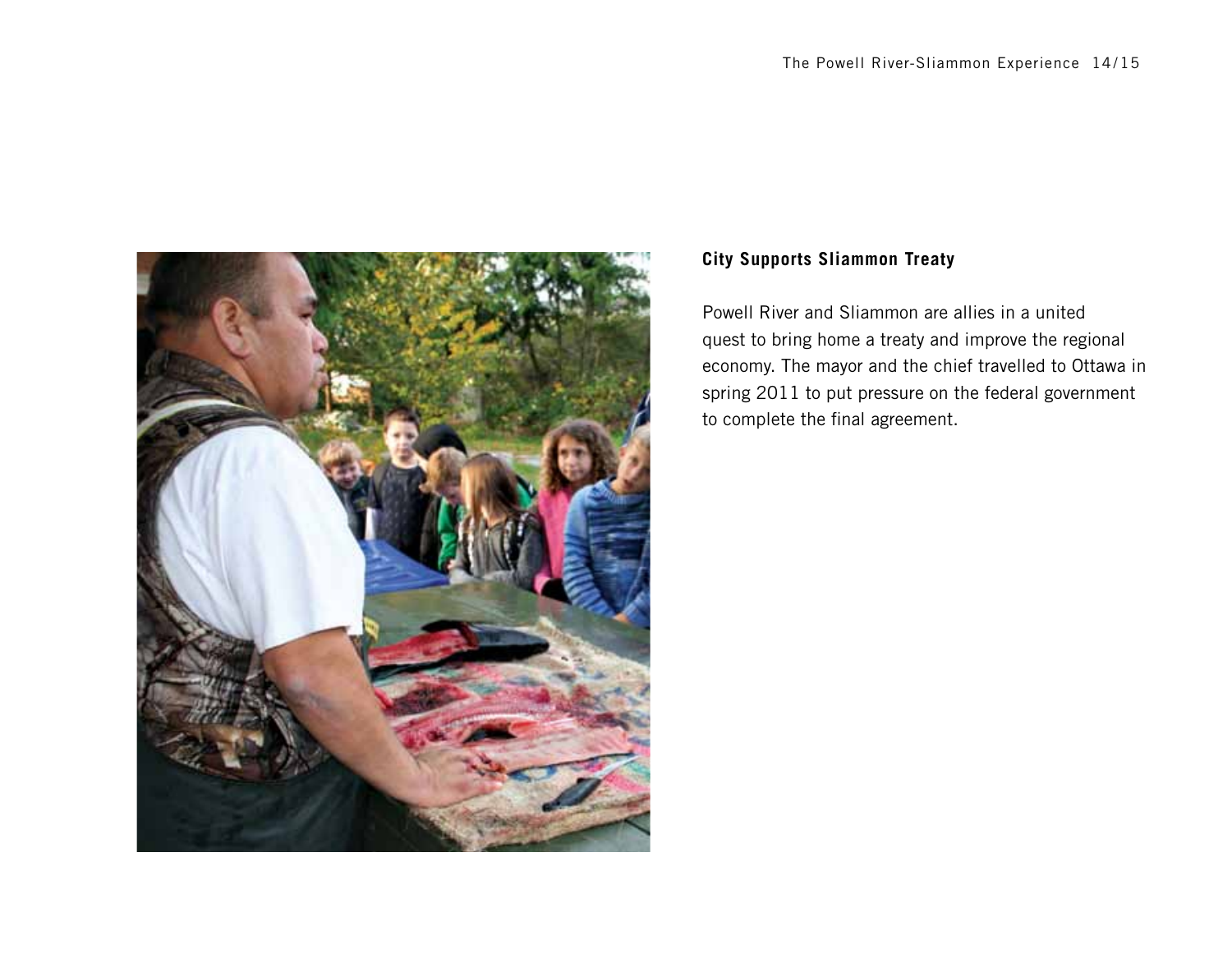# Ayjoomixw

### **The History of Place**

Powell River's traditional place name is Ayjoomixw, meaning 'good, clear ground.' Tla'amin people have inhabited the region since time immemorial. Archaeological evidence proves village sites did exist more than 4,000 years ago and perhaps as long as 10,000 years ago. About 300 years ago, up to 20,000 people inhabited more than 10 permanent villages and many more seasonal sites throughout the territory.

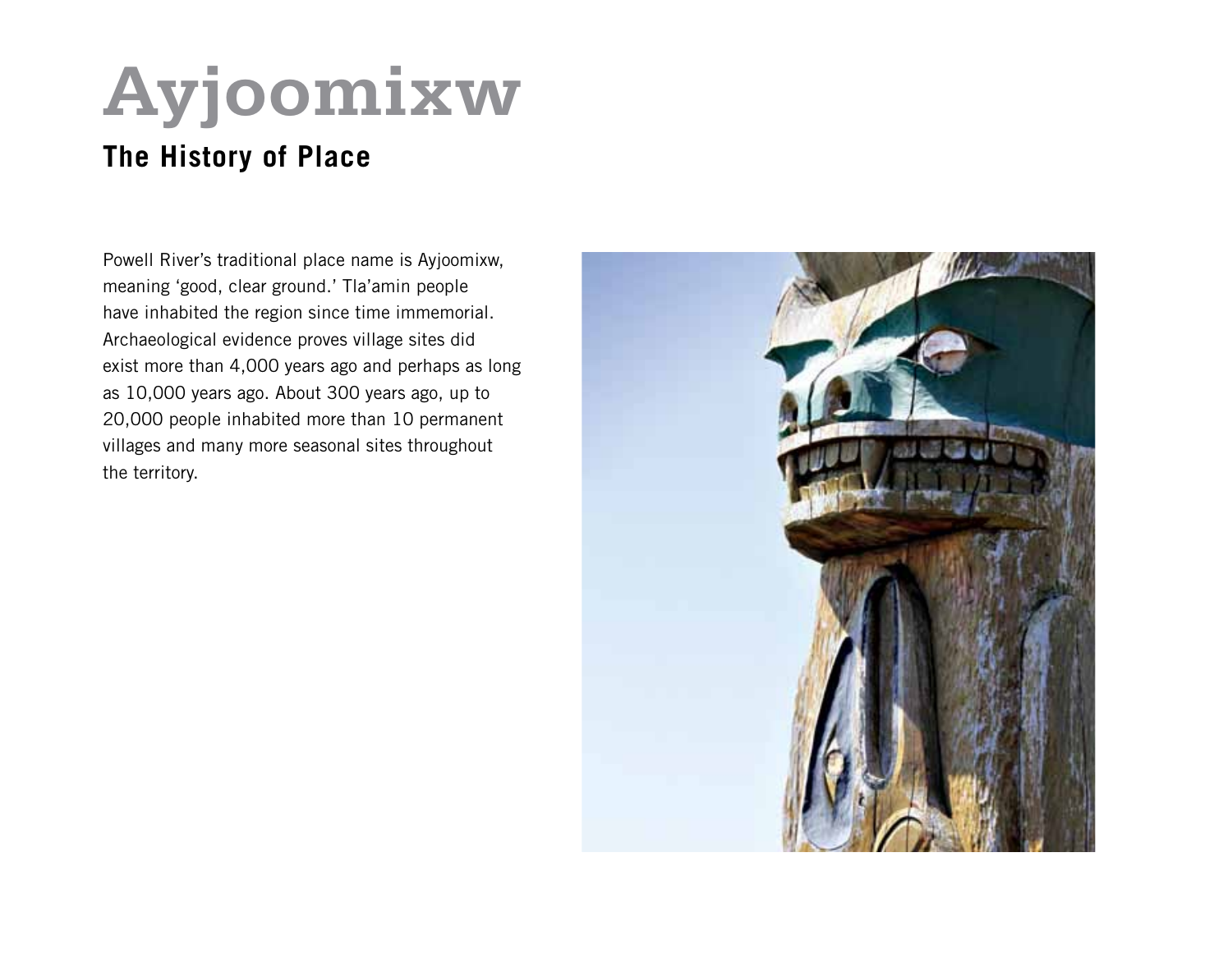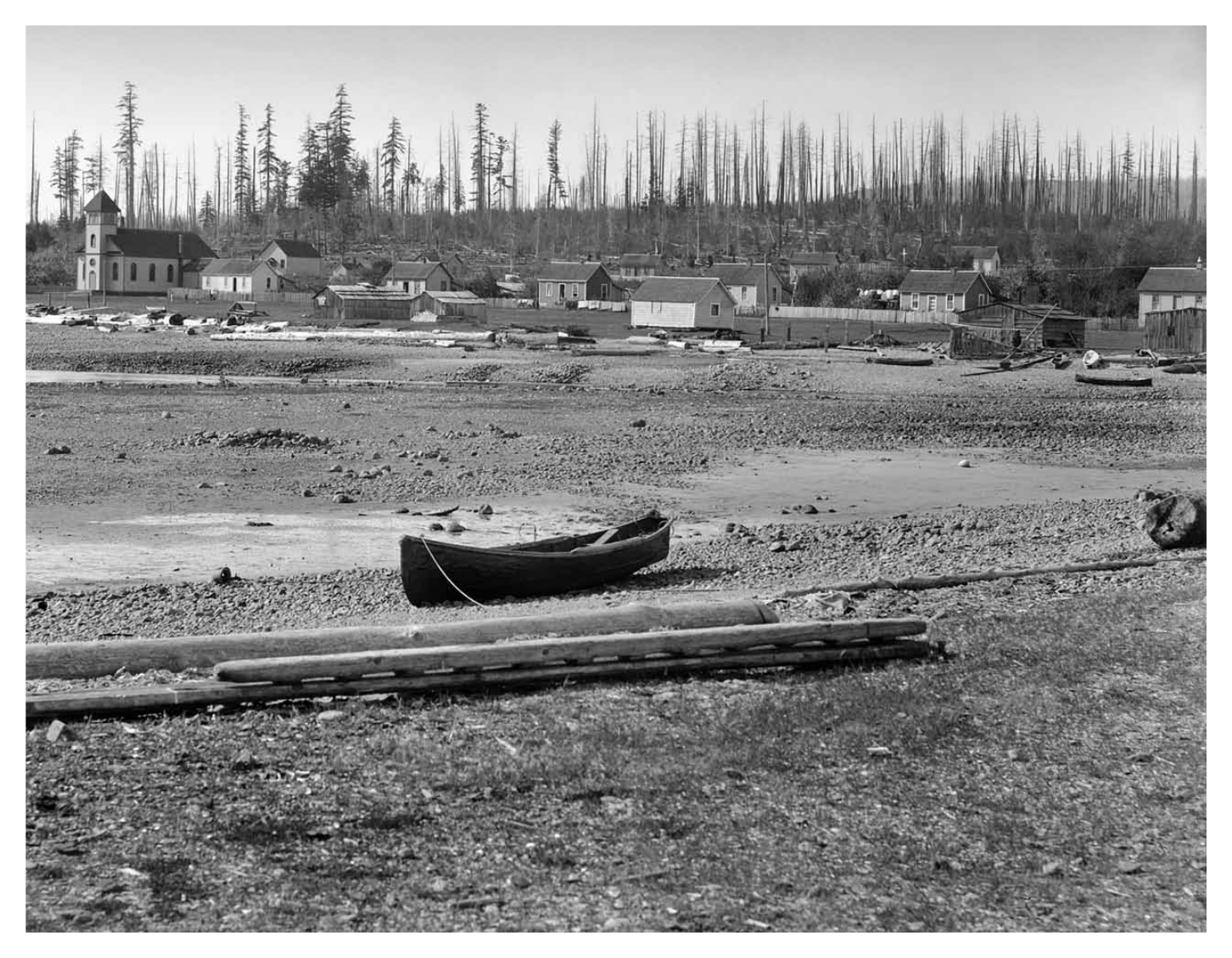The Tla'amin followed a regular annual cycle focused on managing, harvesting and processing vital resources. The availability of plants, wildlife and fish varied considerably throughout the territory. The Tla'amin people had to be in the right place at the right time, as berries ripened or fish swam upstream, or go hungry.

The people lived together in winter village sites during the cold, wet months and moved to summer villages and harvesting areas during the warmer months.

In the 1860s a smallpox epidemic killed many of the Northern Coast Salish people. Influenza and other illnesses also took many lives.

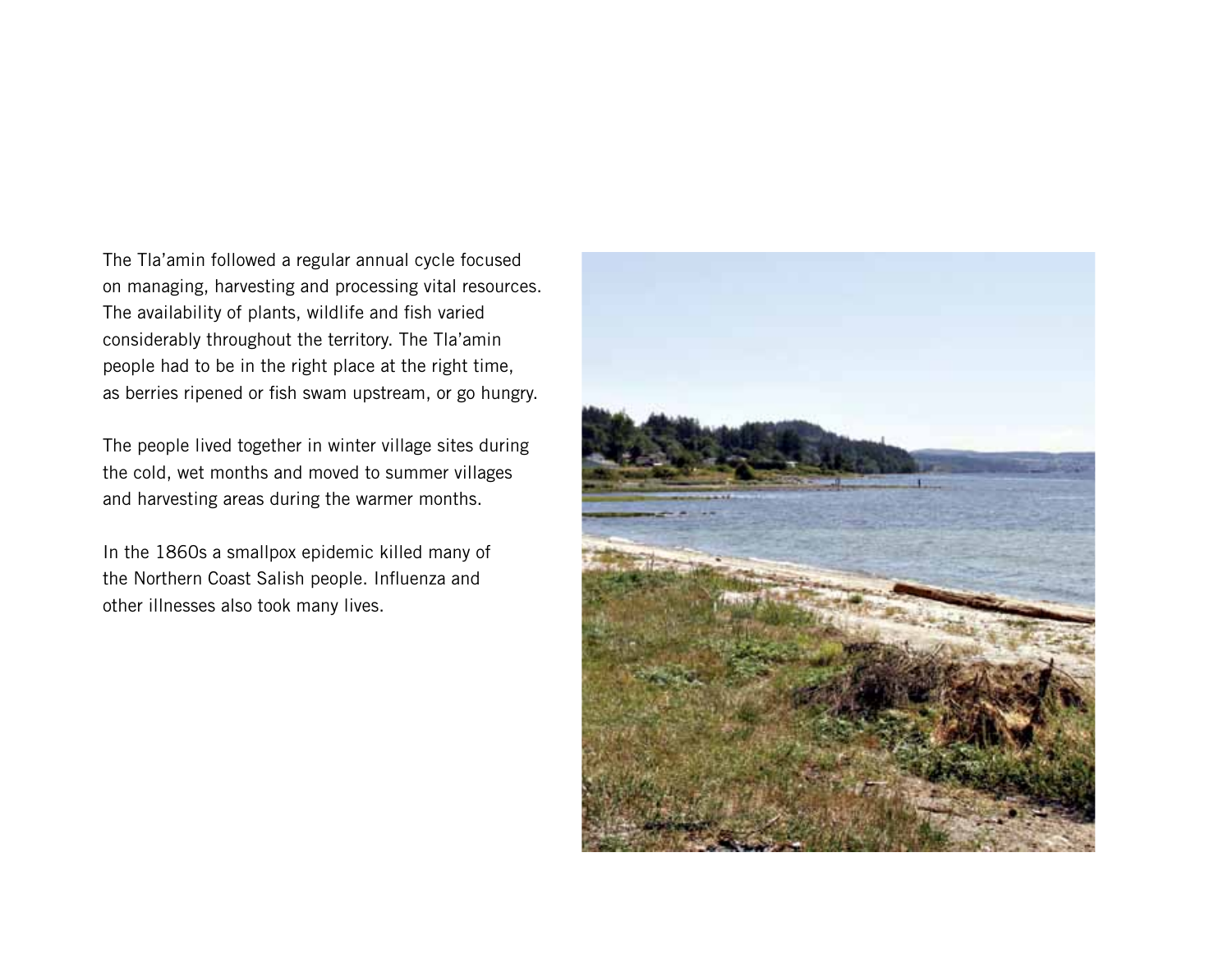

In 1876 the federal government created the *Indian Act* to set up a system of Indian bands and reserves that would establish a wide range of authority and control over First Nations people. Following a visit by the Joint Indian Reserve Commissioner in 1879, Tla'amin territory was reduced to six small reserves. Sliammon's request to save Teeskwat, the First Nation's capital at the mouth of the Powell River, was denied.

The Tla'amin village site was prized for its potential to produce power from the Powell River and its proximity to vast forests. In 1892 a permit was subsequently approved to allow log driving and rafting at the site. Then in 1909 the Powell River Paper Company was incorporated, a community grew up around the mill, and the Tla'amin community was no more.

The territory, once thought to be about 3,347 square kilometres, was reduced to 1,907 hectares with reserves at Sliammon (current village site), Harwood Island, Cortes Island, Grace Harbour, Theodosia Inlet and Okeover Inlet. Sliammon has 1,000 people; the Powell River region 14,000.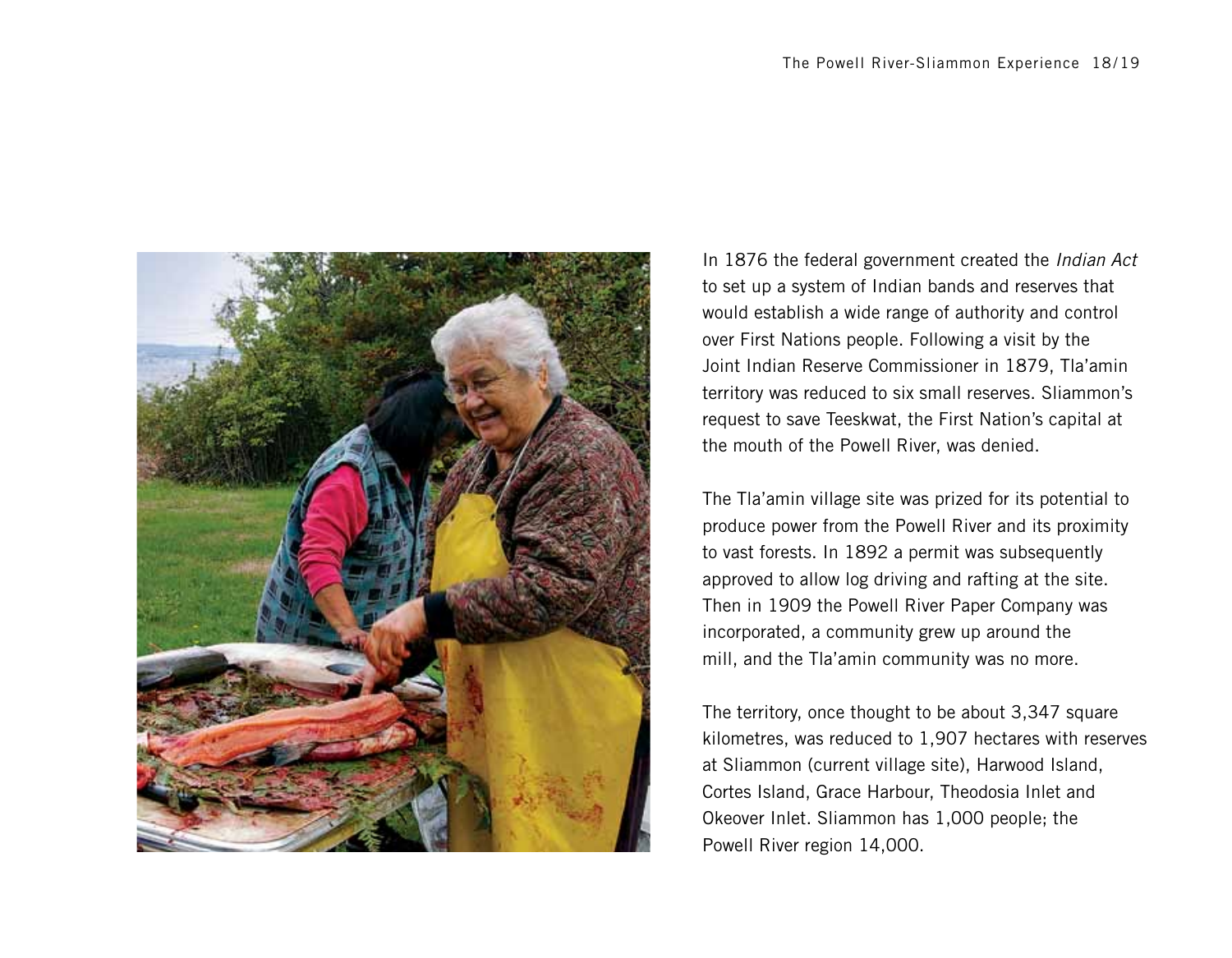### 9 Steps to a New Relationship

### **1. A relationship built on mutual respect and trust**

The parties have to be genuinely interested in and dedicated to building a meaningful relationship and have the willingness to move forward with the courage and commitment to do things differently. Leaders have to lead by example and devote the time and patience required to build the relationship and negotiate agreements.

### **2. Establish and maintain regular meetings**

Government-to-government discussions, meetings between chief and mayor, between leaders and staff and cross cultural workshops all provide opportunities to develop plans together and learn about each other. First Nations and local governments each have legal duties and limits. Take the time to explain and explore the responsibilities and limits of each party.

#### **3. Involve and inform others**

Community members and organizations, other levels of government, business and the media have to be informed and involved. These people are potential supporters, funders and key players in intergovernmental processes, relationships and projects.

### **4. Establish protocols, agreements or guiding principles**

Develop safe and respectful processes where the First Nation and the other governments can get together to resolve issues, gain mutual understanding and move forward.

### **5. Establish and participate in joint committees**

Each party can have input into numerous planning processes through a variety of committees and boards. Participation may be informal and advisory or formal with equal voting powers. It is important that each party is invited to participate early and in a meaningful way in planning processes and initiatives of mutual interest.

### **6. Be creative in seeking innovative approaches**

Examples of creative approaches may include: joint decision-making or joint permitting processes; coordinated land use and infrastructure planning; agreements to consult with each other in key areas; governance arrangements; and joint projects such as community forest licences.

#### **7. Negotiate fair service agreements**

Negotiating service delivery and payment has a high potential for conflict. First Nations will need access to existing service infrastructure while municipal and regional governments must look for ways to cover the cost of providing the services.

#### **8. Support each other**

Provide each other with letters of support for various initiatives. Support may tip the balance in favour of approval for funding and projects.

#### **9. Share and celebrate success**

Community events and celebrations of success are opportunities to get to know each other and share visions for the future. Events are also informal occasions to share information and opinions, and enjoy each other's company.